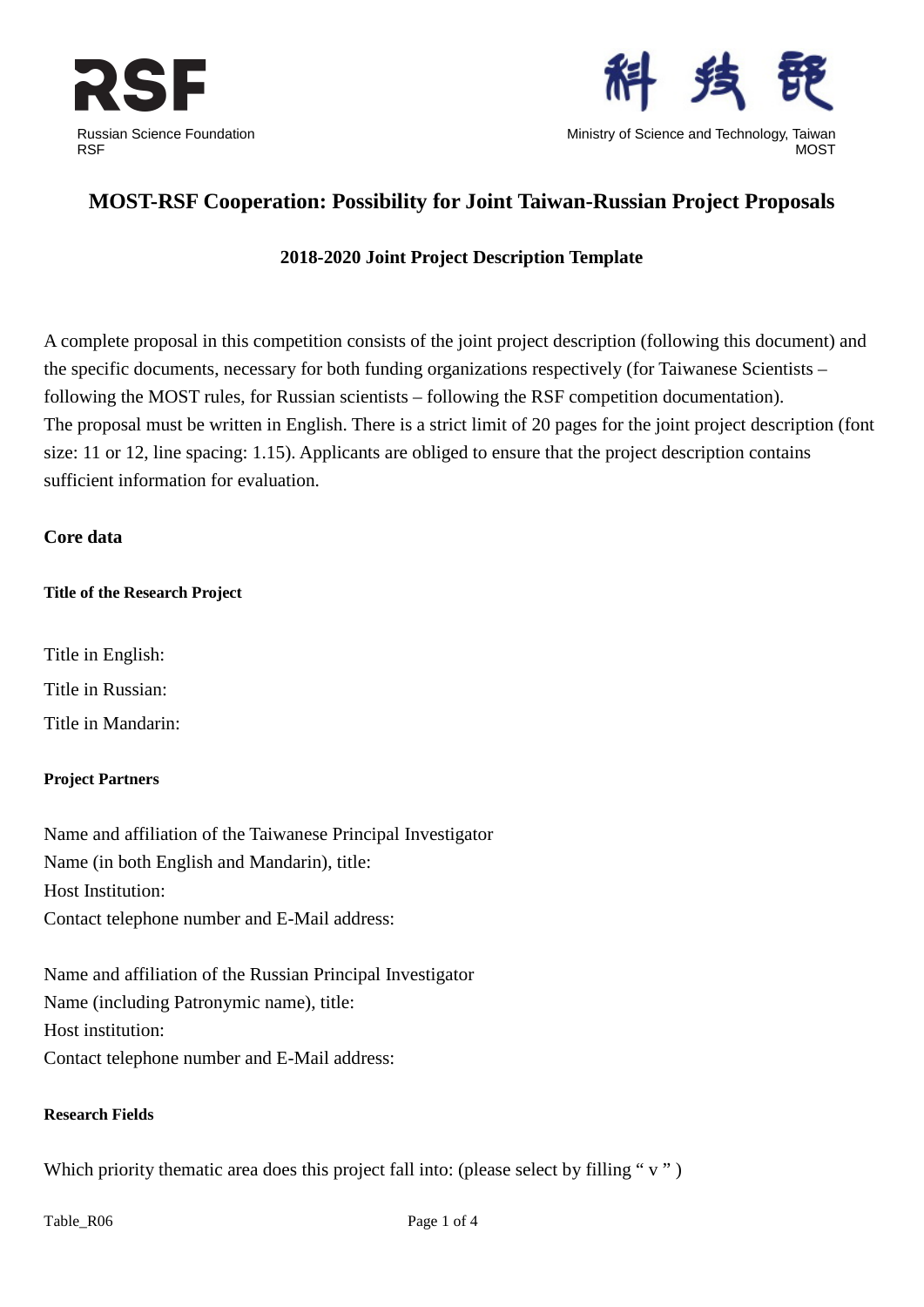- \_\_Big Data Analytics
- \_\_ Intelligent machinery
- \_\_ Biotechnology and new agriculture
- \_\_ Urban studies
- \_\_Chinese philosophy.

Which best describes the fields of this project: (please select by filling "v")

- For the Taiwanese Principal Investigator
- \_\_National Sciences and Sustainable Development
- \_\_Engineering and Technologies
- \_\_Life Sciences
- \_\_Humanities and Social Sciences
- \_\_Science Education

For the Russian Principal Investigator

- \_\_ Mathematics, computer science and systems sciences;
- \_\_ Physics and space sciences;
- \_\_ Chemistry and materials science;
- \_\_ Biology and life sciences;
- \_\_ Basic research for medicine;
- \_\_ Agricultural sciences;
- \_\_ Earth sciences;
- \_\_ Humanities and Social Sciences;
- \_\_ Engineering.

# **Key words:**

#### **Project Summary**:

*(up to 3.000 characters)*

# **Project Description**

#### **State of the art and preliminary work**

*Please explain briefly and precise the state of the art in your field in its direct relationship to your project. This description should make clear in which context you situate your own research and in what areas you intend to make unique, innovative, promising contribution. This description must be concise and understandable without referring to additional literature.*

*To illustrate and enhance your presentation you may refer to your own and other's publications. Indicate whenever you are referring to other researchers' work. Please list up to 10 most important publications in your bibliography under section. Note that reviewers are not required to read any of the works you cite.*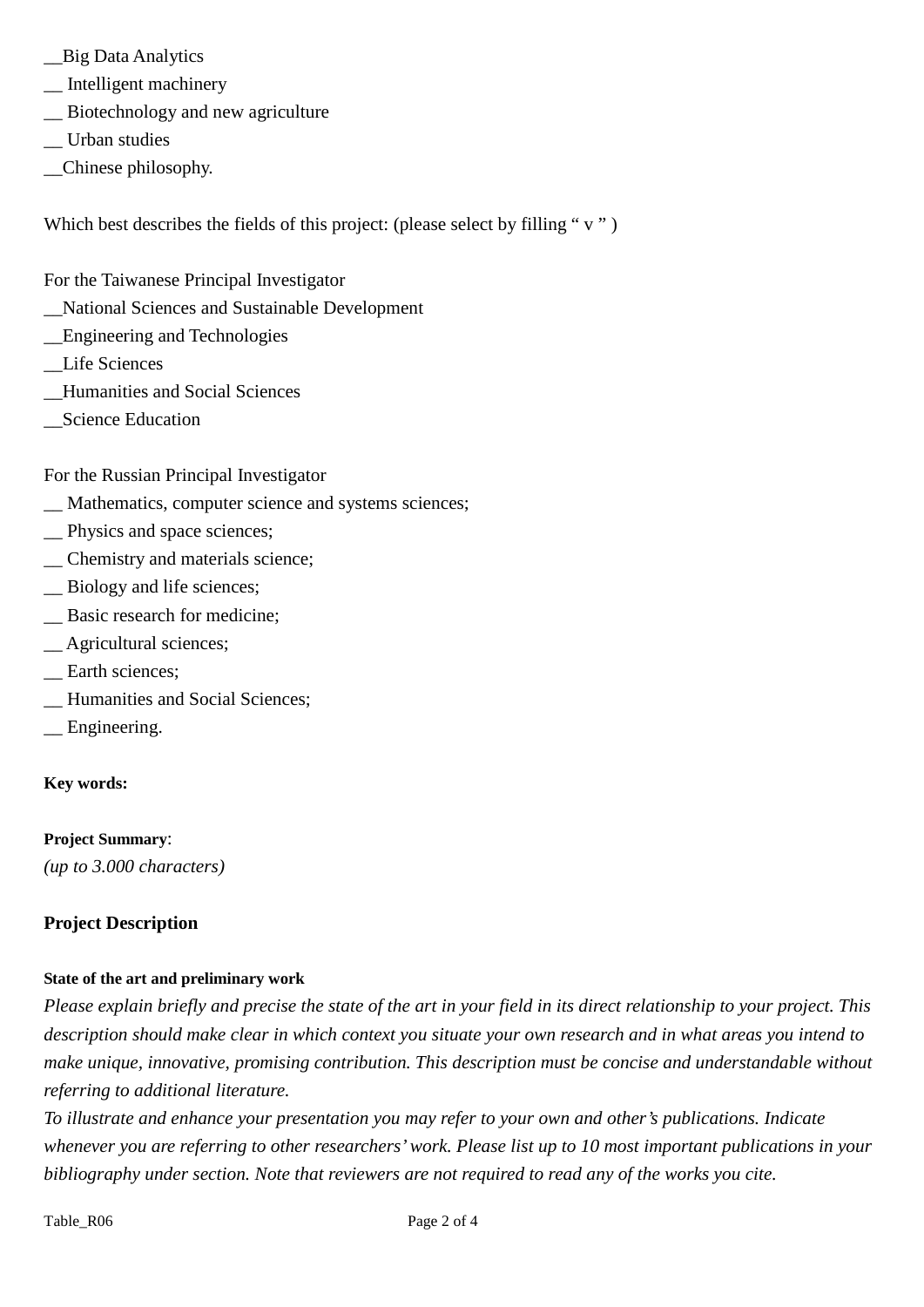# **Project-related publications**

*Please list your and your partners'most significant publications that relate directly to the proposed project and document your preliminary work. This list should contain no more than 10 publications.*

# **Objectives**

*Please give a concise description of your project's research programme and scientific objectives. Please indicate if you anticipate results that may be relevant to fields other than science (such as science policy, technology, the economy or society).* 

# **Work programme including proposed research methods**

*Please give a detailed account of the steps planed during the proposed funding period including a description of the contributions to be made by the project partners from both countries. For experimental projects, a schedule detailing all planned experiments should be provided.* 

*The quality of the work programme is critical to the success of a funding proposal. The work programme should clearly state how much funding will be requested on both sides, why the funds are needed, and how they will be used, providing details on individual items where applicable. Please provide a detailed description of the methods that you plan to use in the project: What methods are already available? What methods need to be developed? What assistance is needed from outside your own group/institute.*

# **Data handling**

*Improving the management and handling of research data is a priority both for national and international research organisations and for science in general. If research data or information will be systematically produced in the project, describe if and how these will be made available for future reuse by other researchers. Please regard existing standards and data repositories or archives in your discipline where appropriate.*

# **Added value of international cooperation**

*The cooperation among the partners involved and the expected added value of the planned cooperation should be described in detail.*

# **References**

# **Requested modules / funds – Justification**

Taiwanese project part – Funds requested (in NTD)

Russian project part – funds requested (in RUB)

**Project requirements**

# **Composition of the project group**